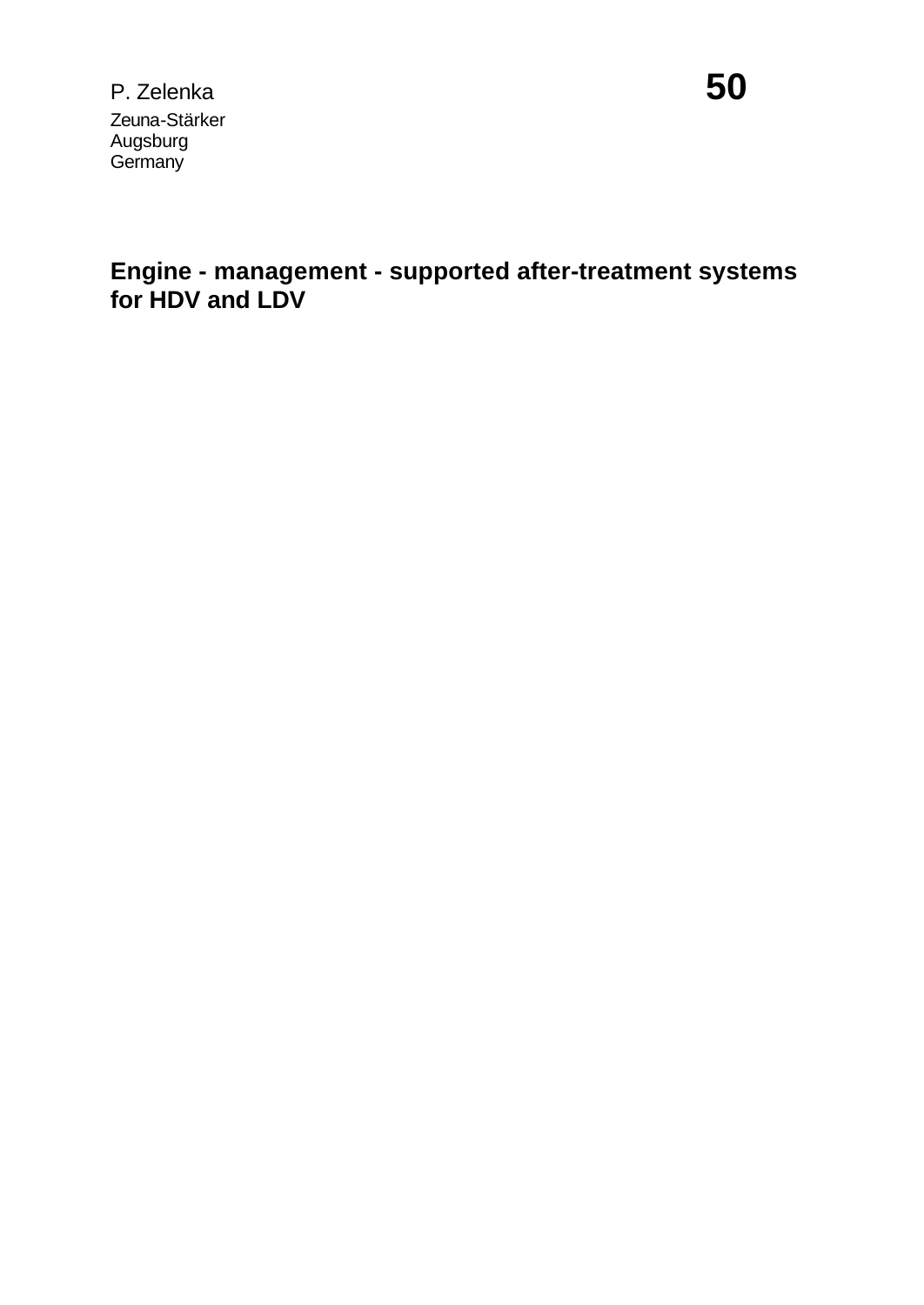

# **Engine management supported aftertreatment systems for diesel powered vehicles**

# **Paul Zelenka**

**Zeuna Stärker GmbH & Co. KG, Augsburg**

"4th Conference on Nanoparticle Measurement" Zurich, August 7 - 9, 2000

*nano-1*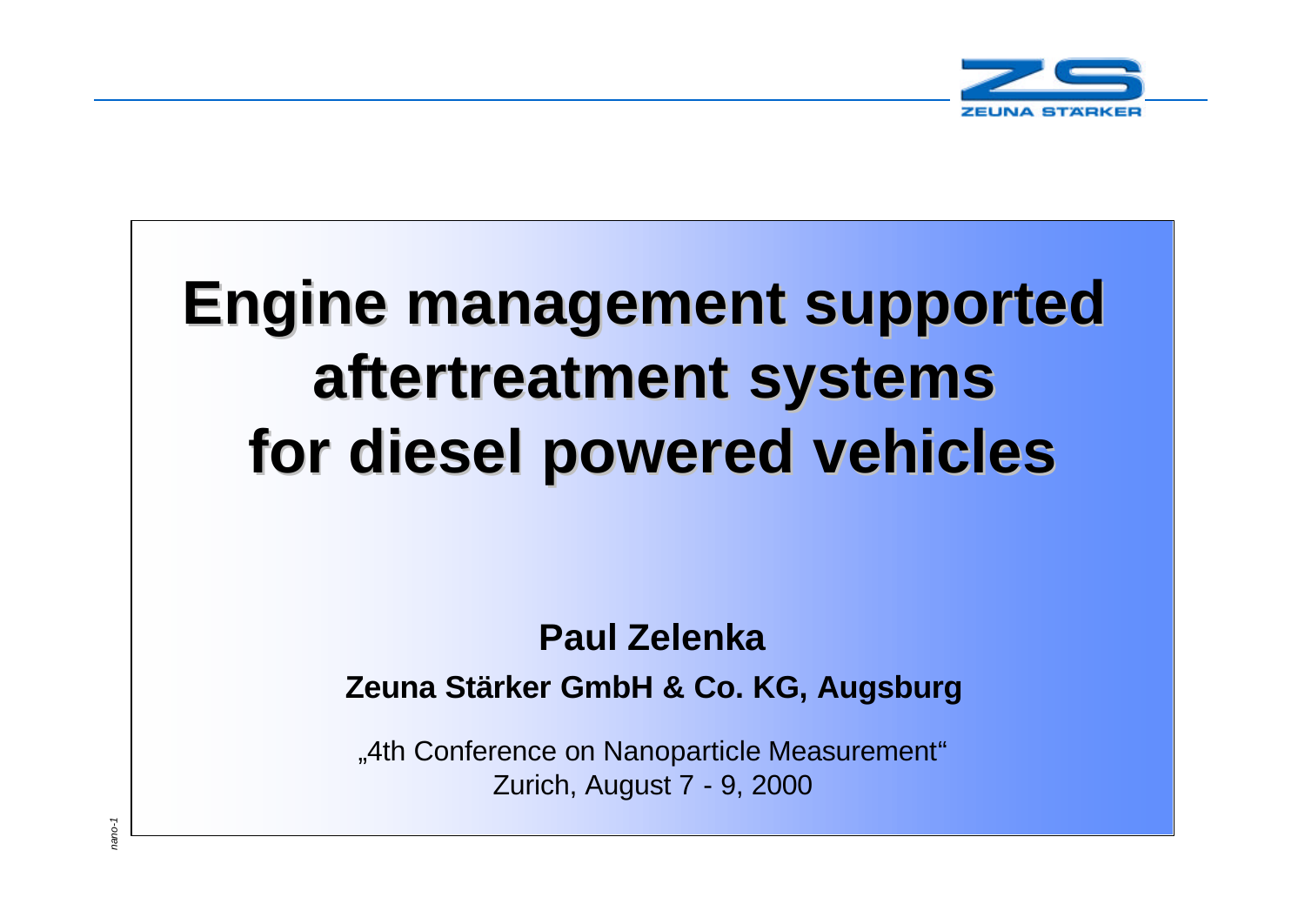

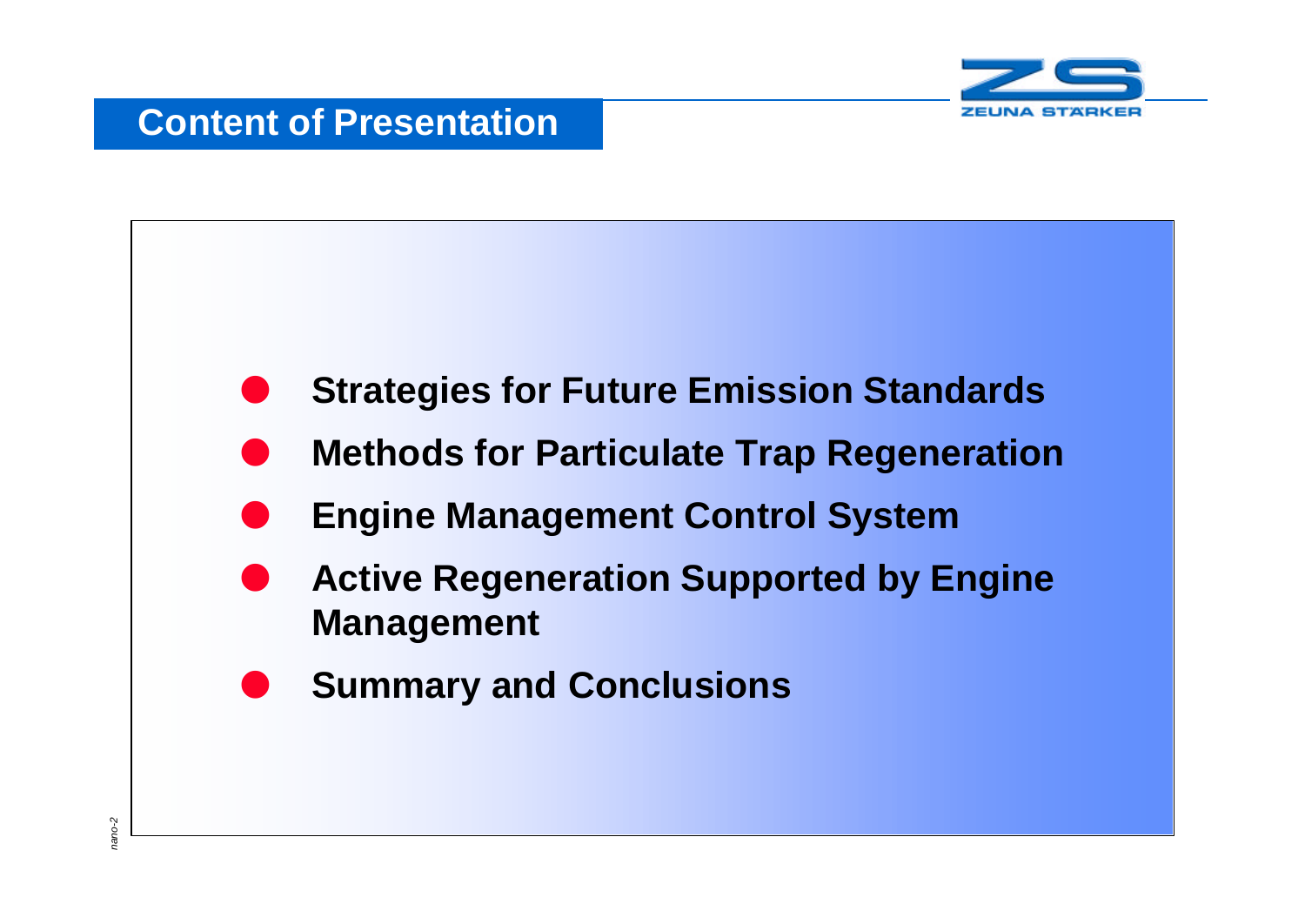

#### **European Emission Reduction Strategies (Example for HDV)**

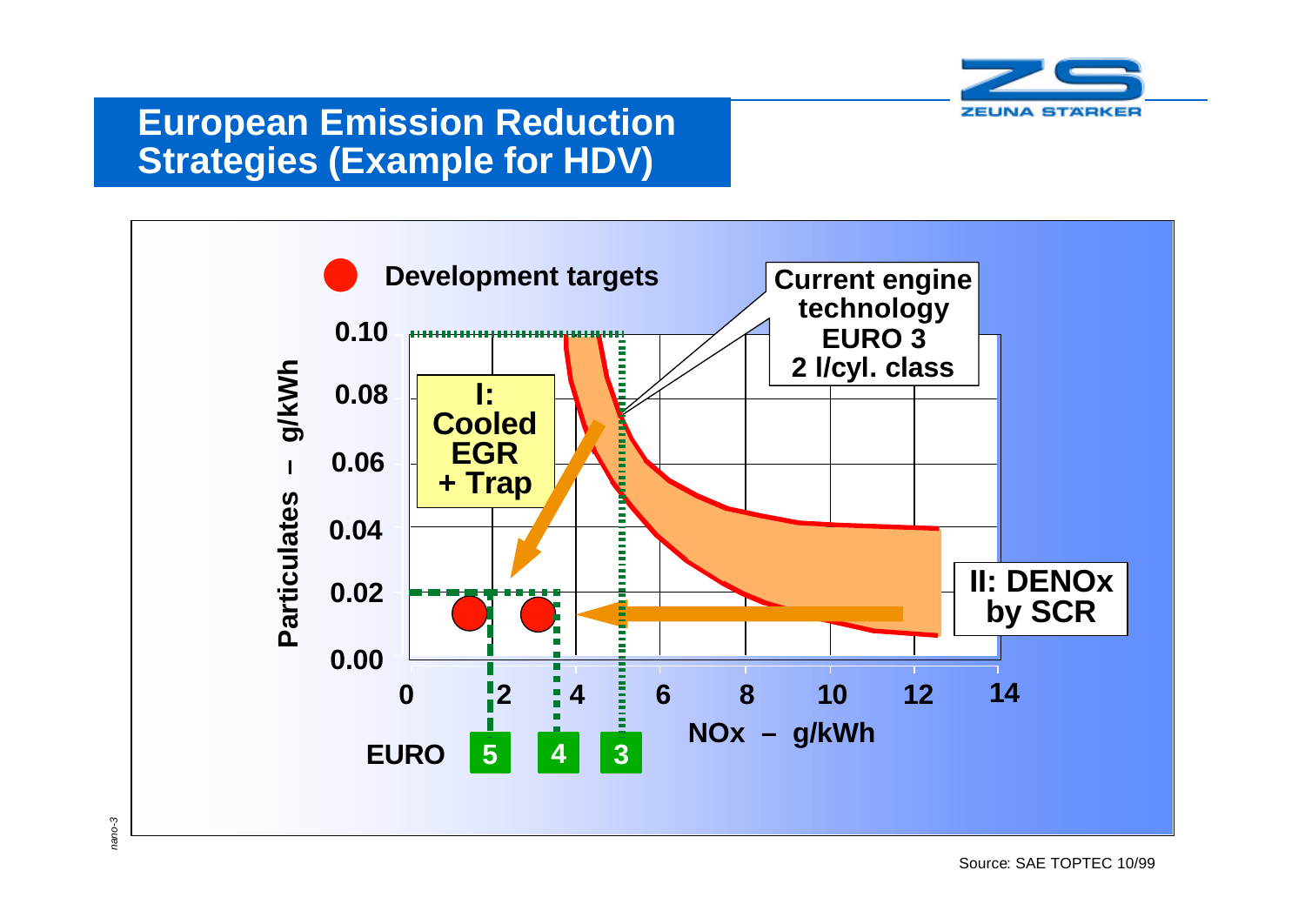

# **NEDC Results**

*nano-4*

#### **3 l DI/TCI Diesel Engine with EGR, ITW= 2150 kg**

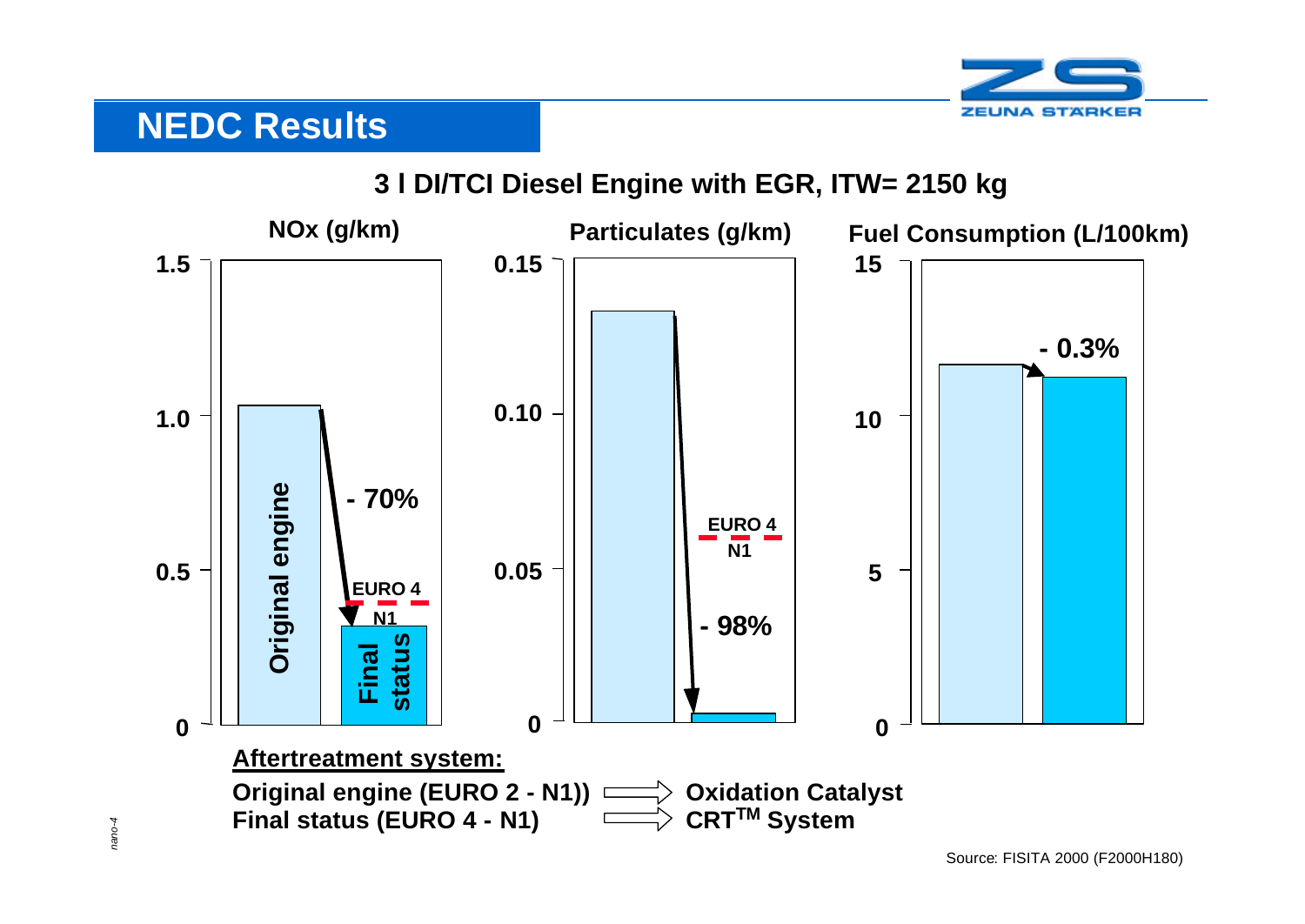

#### **PM Size Distribution of Different Diesel Engine Technologies in the NEDC**



*nano-5*

**NEDC Test (weighted from steady state calculation) ITW = 2150 kg**

> **Low Sulphur Fuel S < 10 wt.-ppm**

**Measurement Equipment: Dual Differential Mobility Particle Spectrometer (DDMPS)**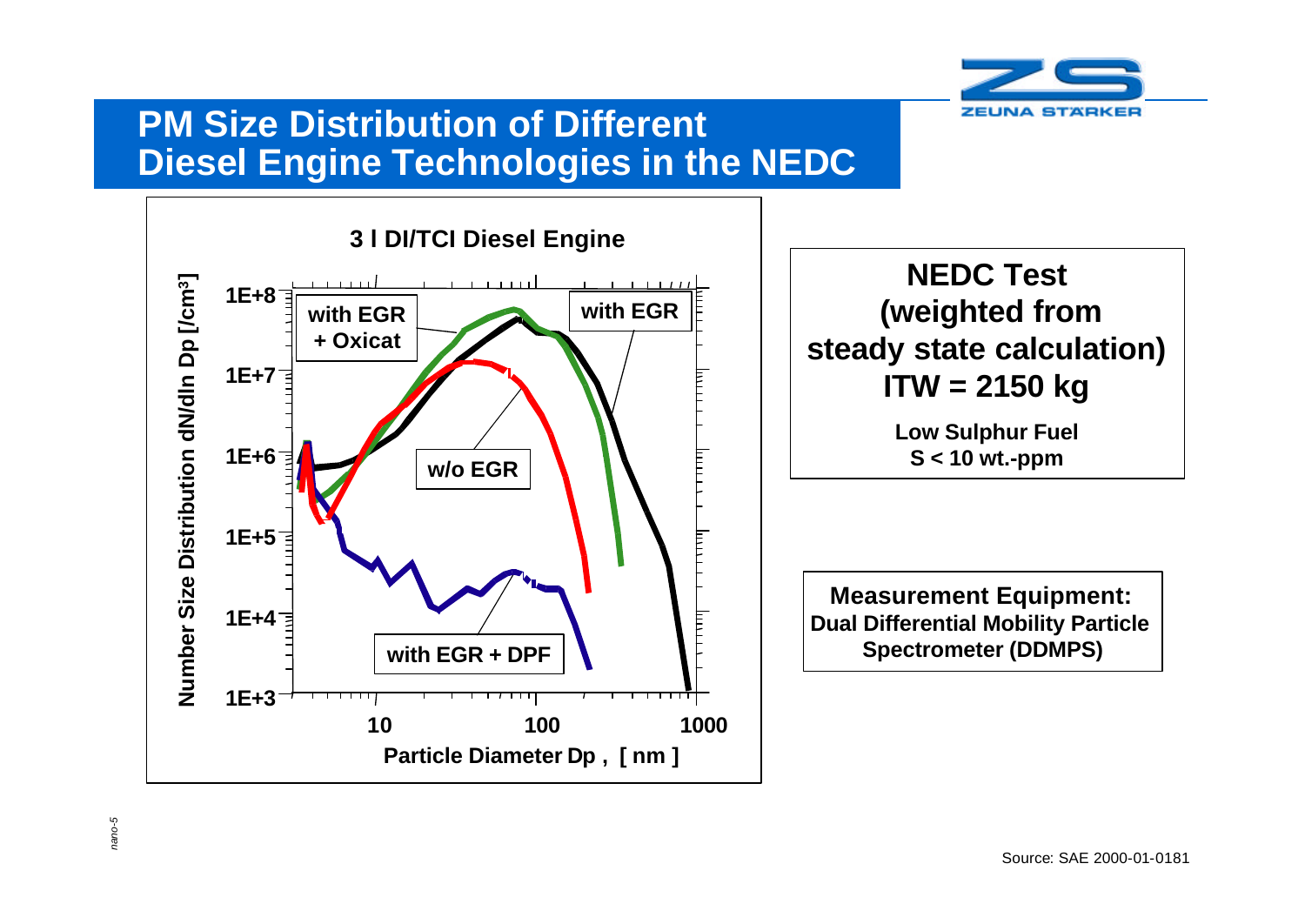

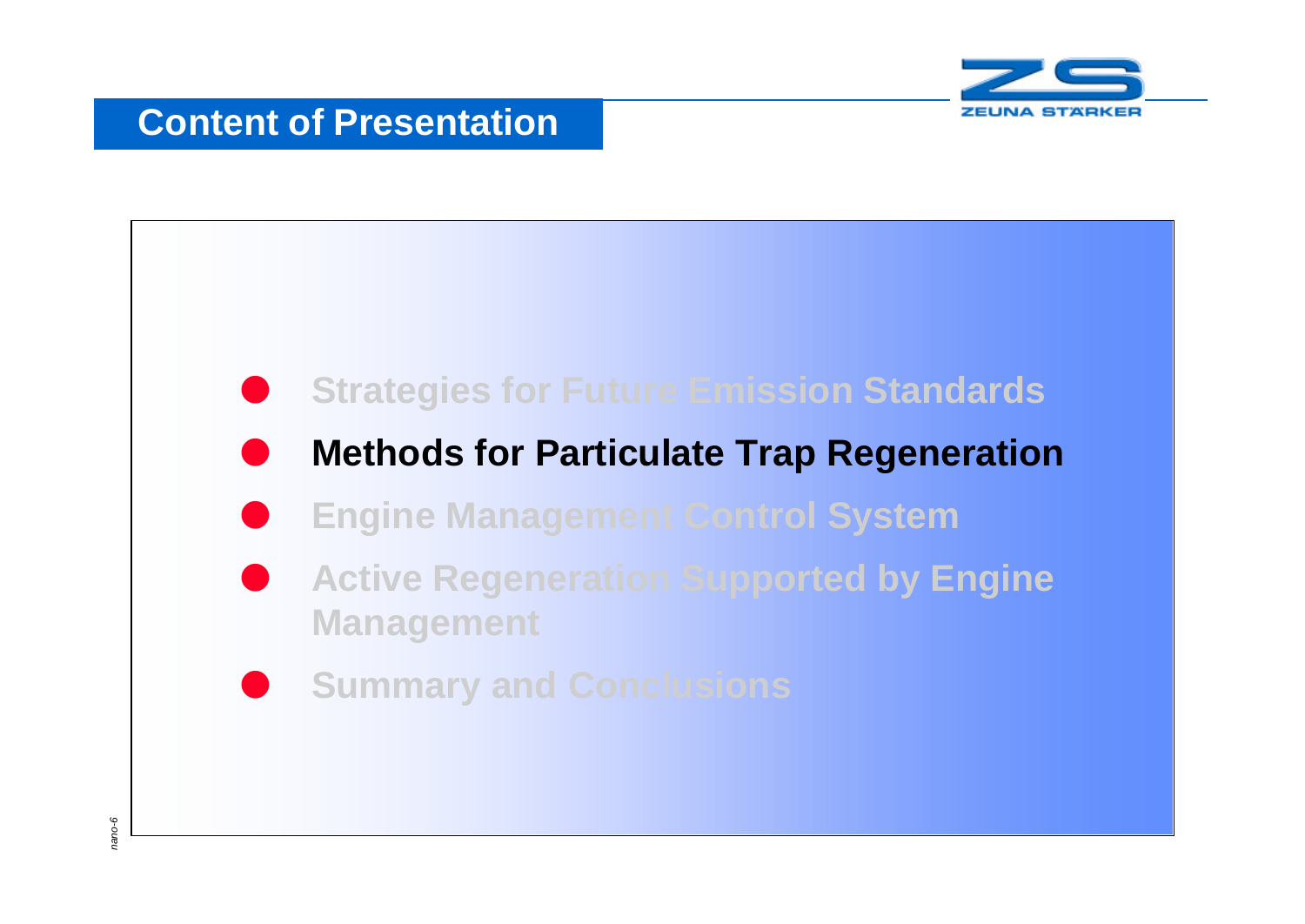

**Fully Passive Regeneration above certain temperature level**

- catalytic coating
- fuel additives (fuel-borne catalysts)
- **n** CRT principle

**Passive Regeneration supported by engine management**

■ temperature and NOx/Soot increase initiating start of regeneration

**Active Regeneration Aid supported by engine management**

**PPF Regeneration Methods**<br> **Fully Passive Regeneration and Catalytic coating**<br> **n** fuel additives (fuel-borne cata<br> **n** CRT principle<br> **Passive Regeneration support in temperature and NOx/Soot inconduction Aid support ele n** electrical heaters or fuel burners together with additional exhaust **temperature increase by engine management**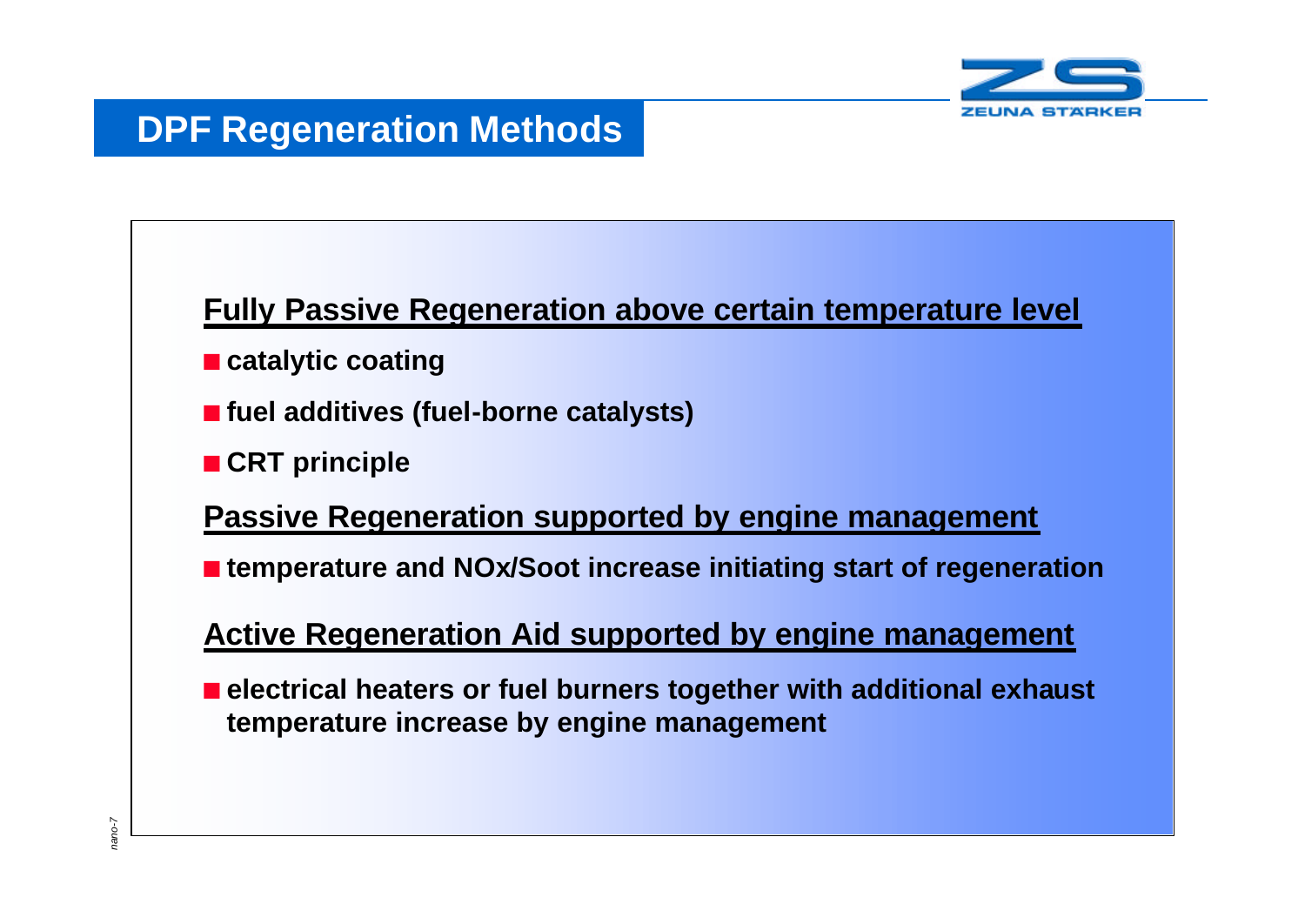

#### **Example for a DPF**

#### **CRT (Continuous Regeneration Trap)**

- **n** Principle: oxidation of NO to NO<sub>2</sub> inside oxidation catalyst **with subsequent conversion of stored soot (= carbon) inside trap by NO<sub>2</sub>**
- n **Certain exhaust gas temperature level (>230 deg. C) and NOx/Soot ratio (>8) necessary, otherwise trap would plug.**
- n **Additional engine management strategies necessary if longer engine operation outside these windows (e.g. EGR off).**
	- n **requires diesel fuel with very low sulphur level (50 ppm or less) for sufficient NO<sup>2</sup> conversion**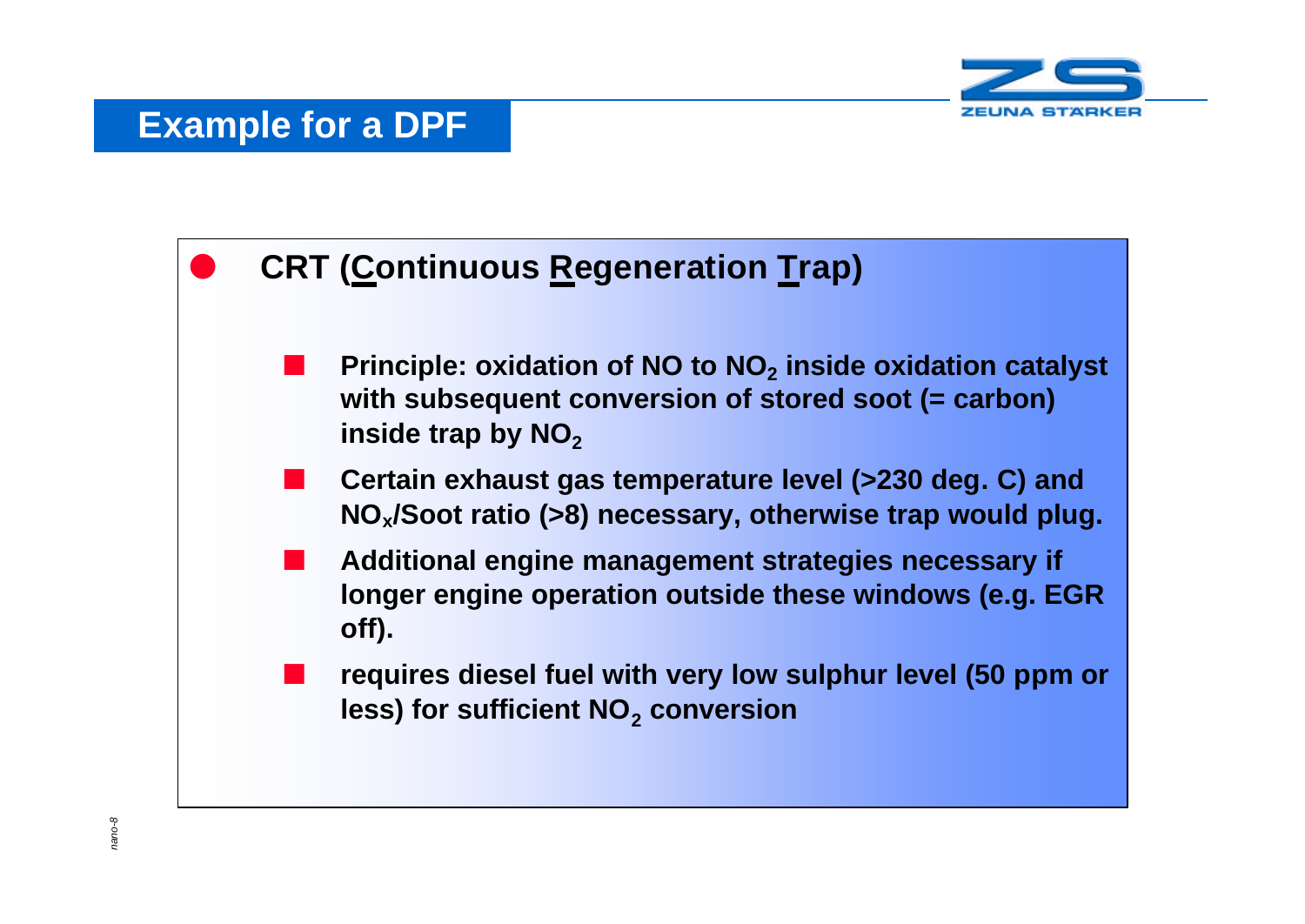

#### **Load / Speed Map with Different Regeneration Areas**

#### **3 l DI/TCI Diesel Engine with cooled EGR (EURO 4 - N1)**

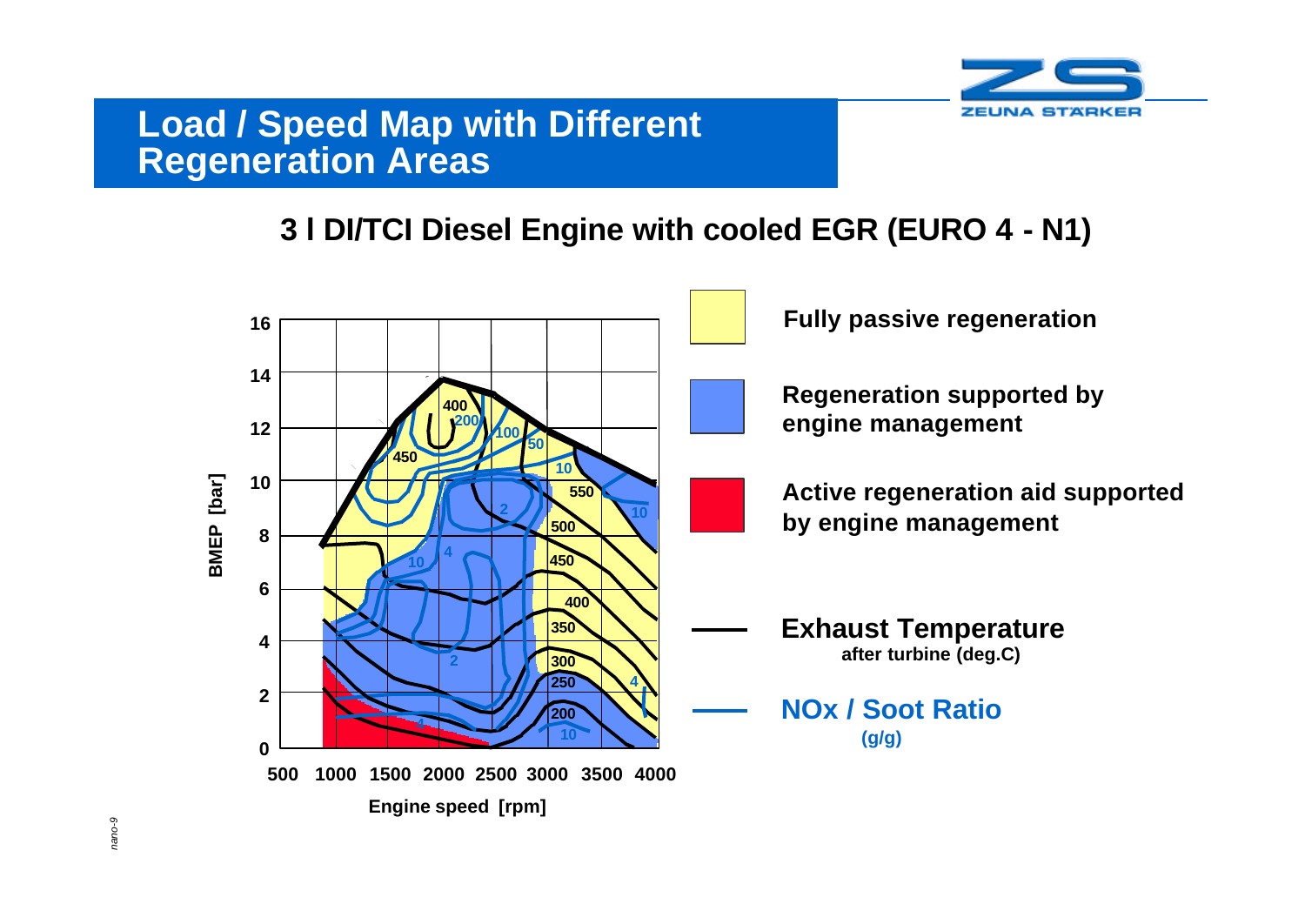

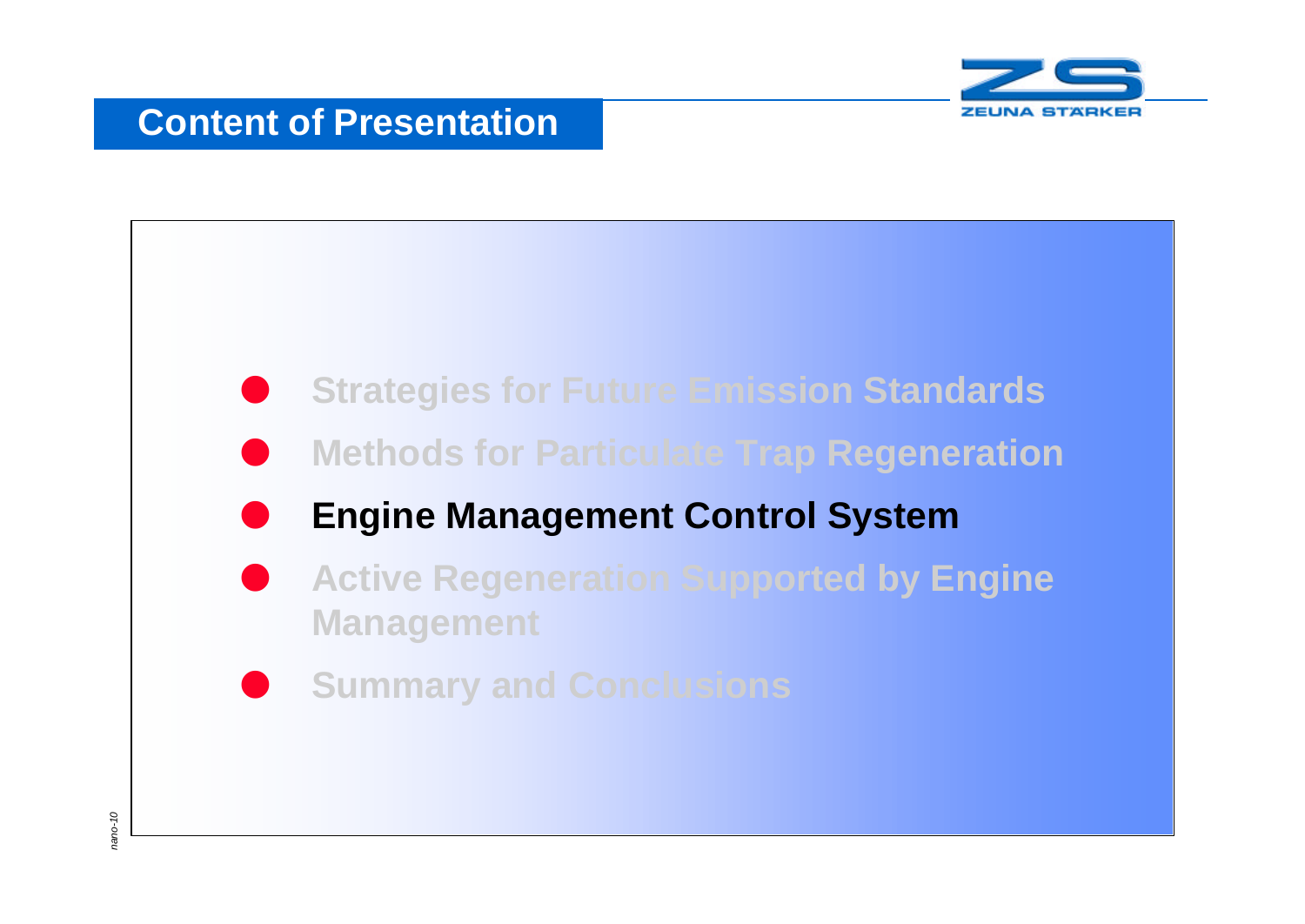# **Control System**



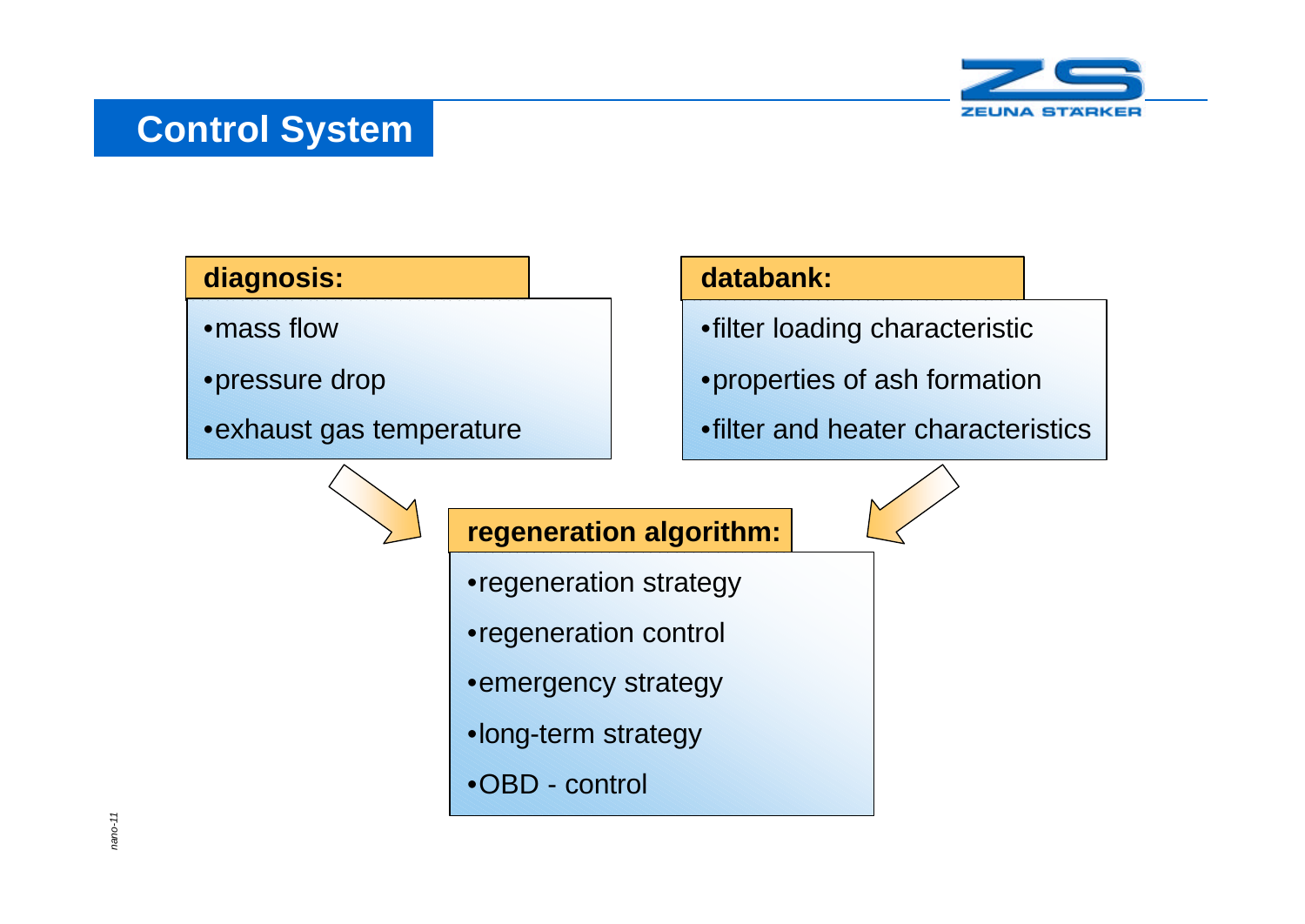

# **Strategy for Initiation of Regeneration**



*nano-12*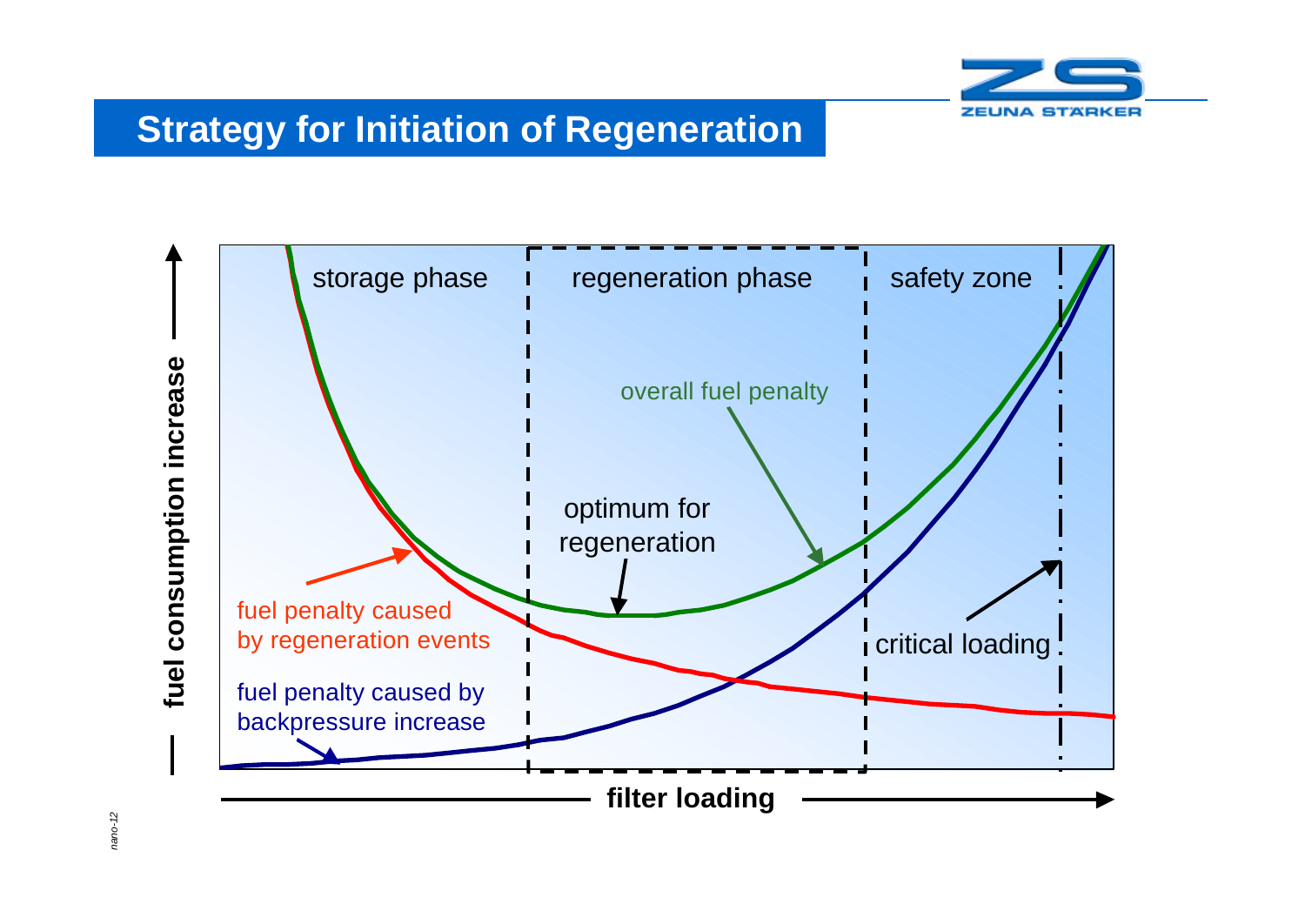

#### **Methods to Support Regeneration of the CRT System**

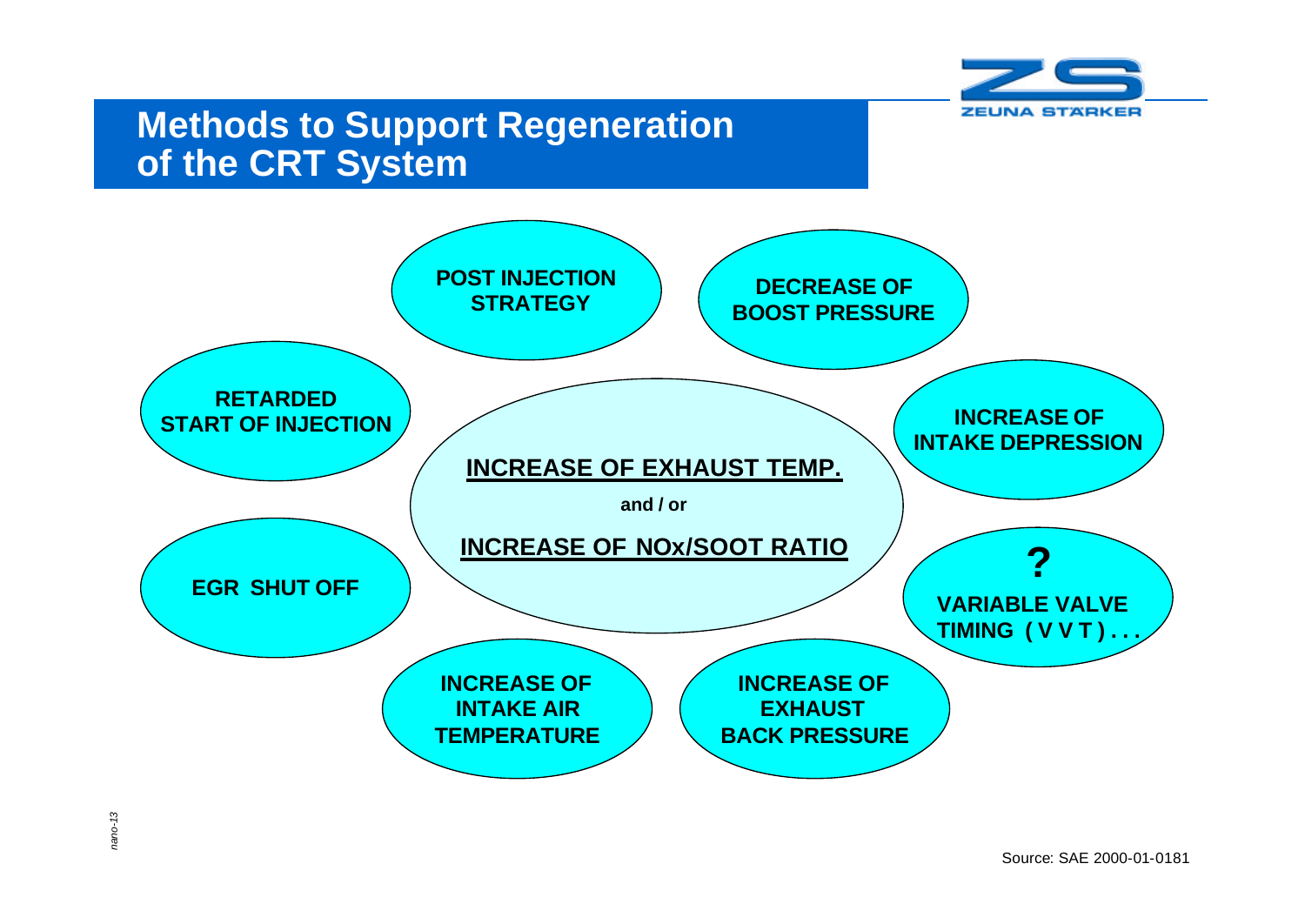

#### **Loading and Regeneration Behaviour of a CRT System**



*nano-14*

Source: SAE 980190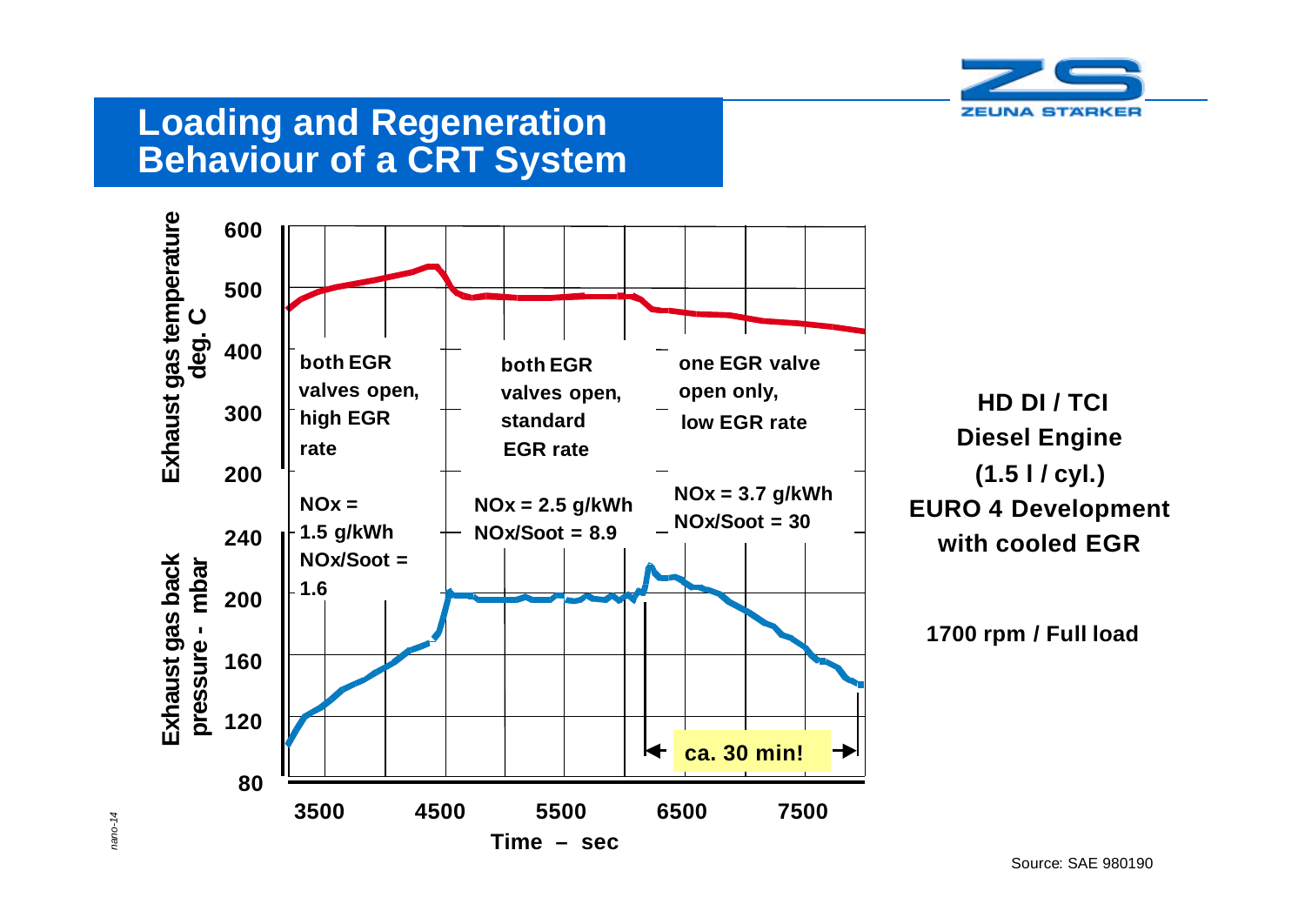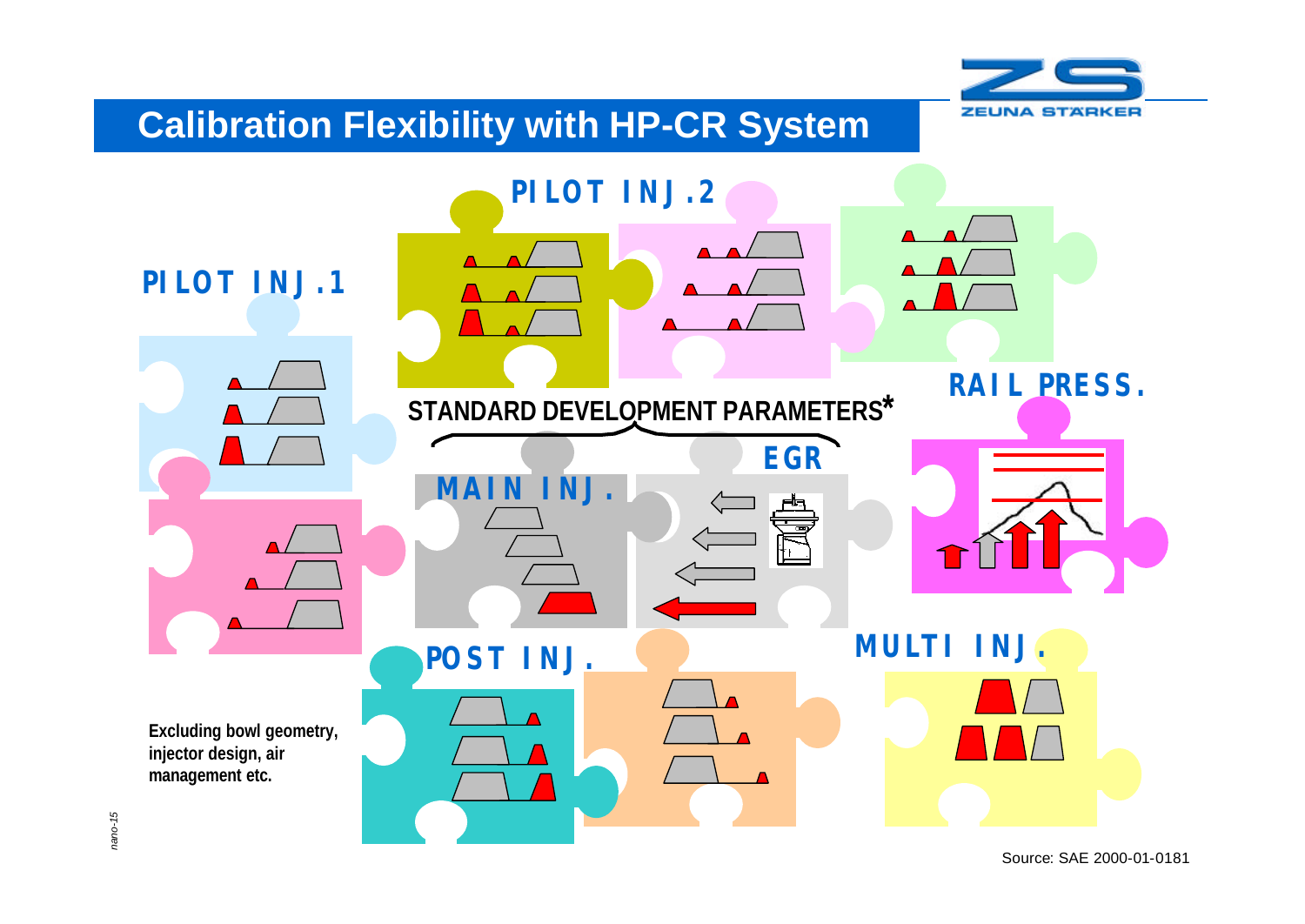

# **Effect of different engine measures**



*nano-16*

Source: SAE 2000-01-0181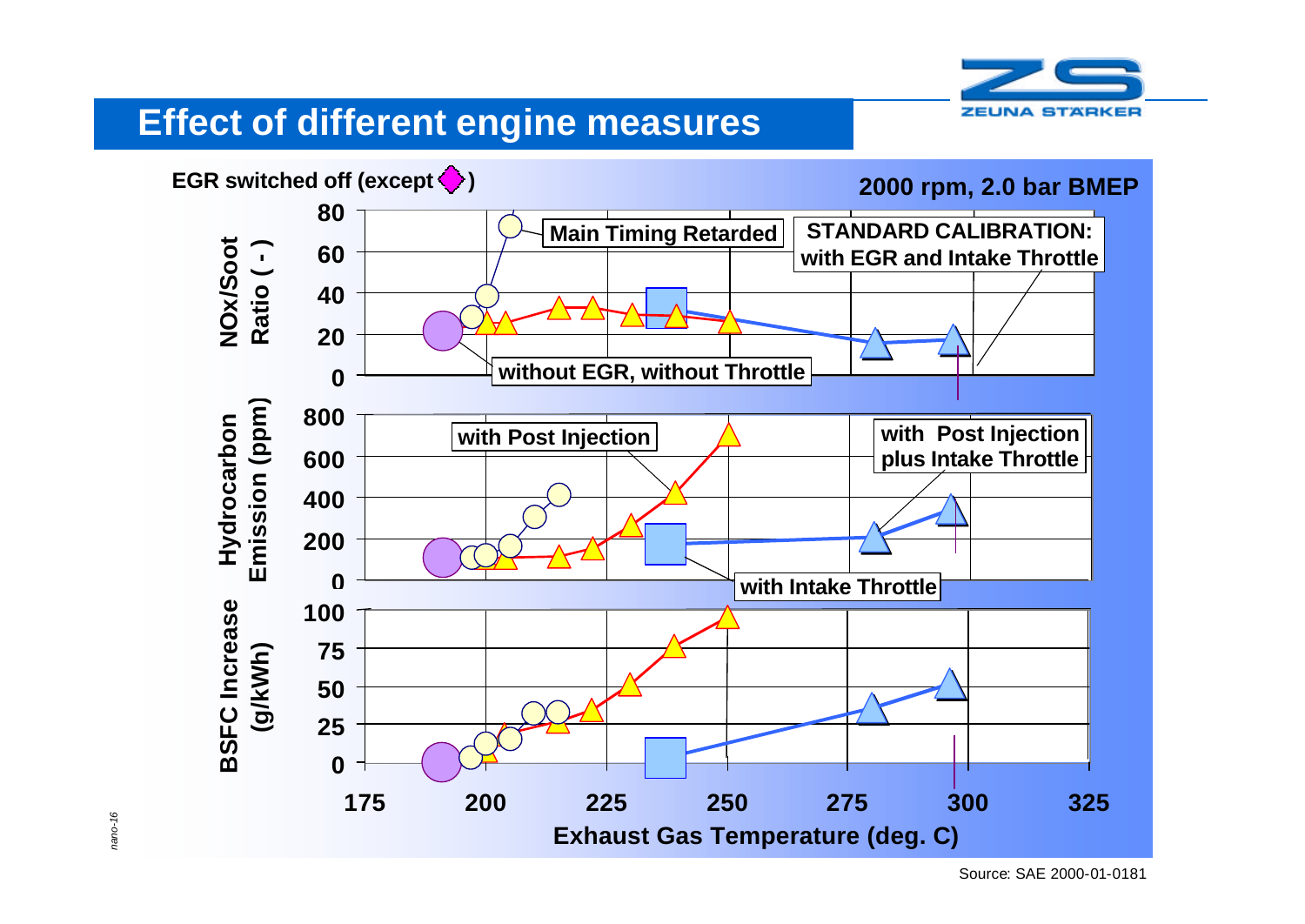

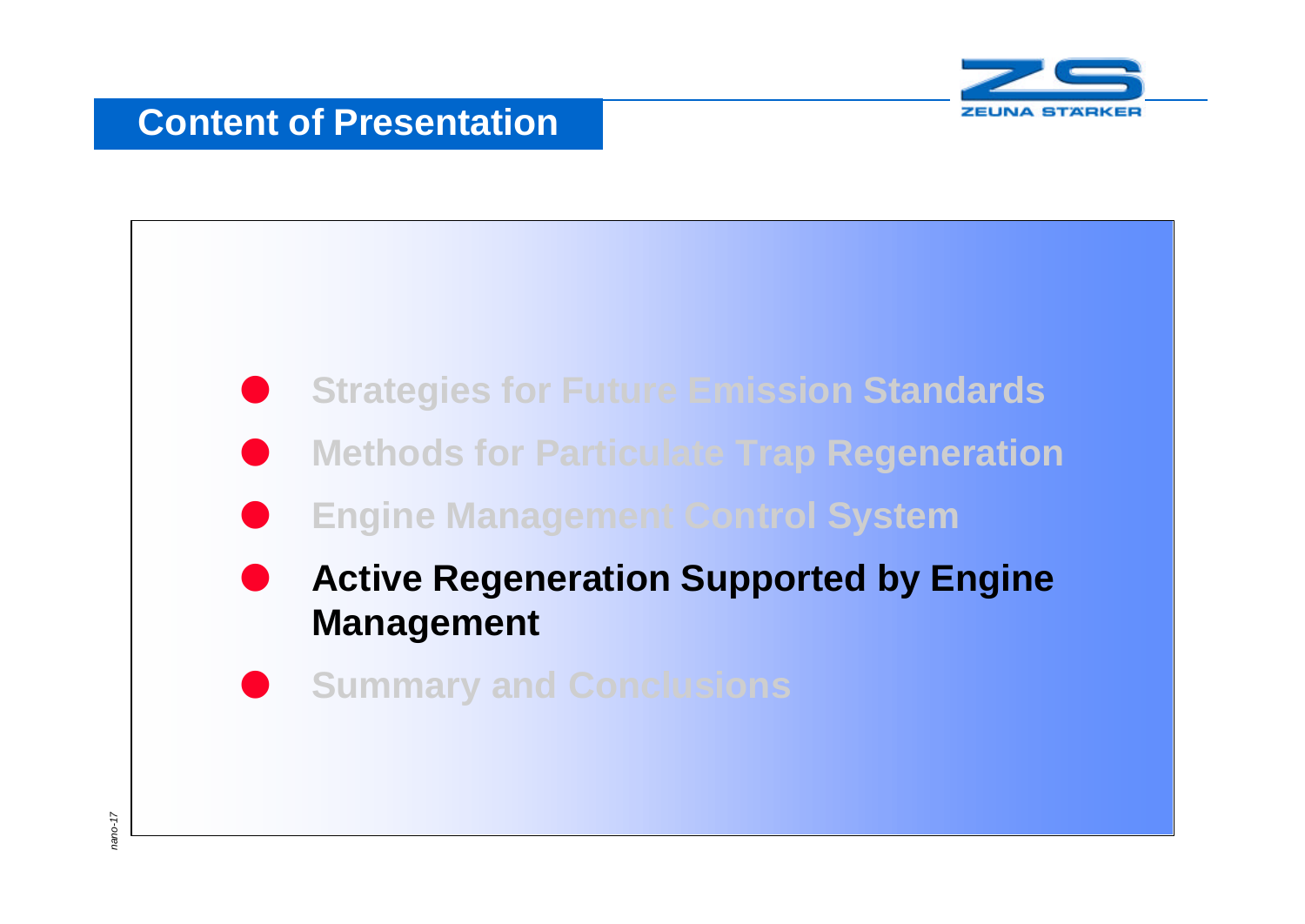

#### **Regeneration Aid**

#### **Requirement on regeneration aid:**

- safe and reliable regeneration
- **<sup>3</sup>** long term durability
- 



#### **a) Exhaust Gas Heating**

- **<sup>3</sup>** ignition at any soot loading
- **<sup>3</sup>** simultaneous ignition of the entire soot
- **The higher energy consumption**

#### **b) Direct Soot Ignition**

- **T** ignition at higher soot loading only
- solow expansion of the flame front
- solow energy requirement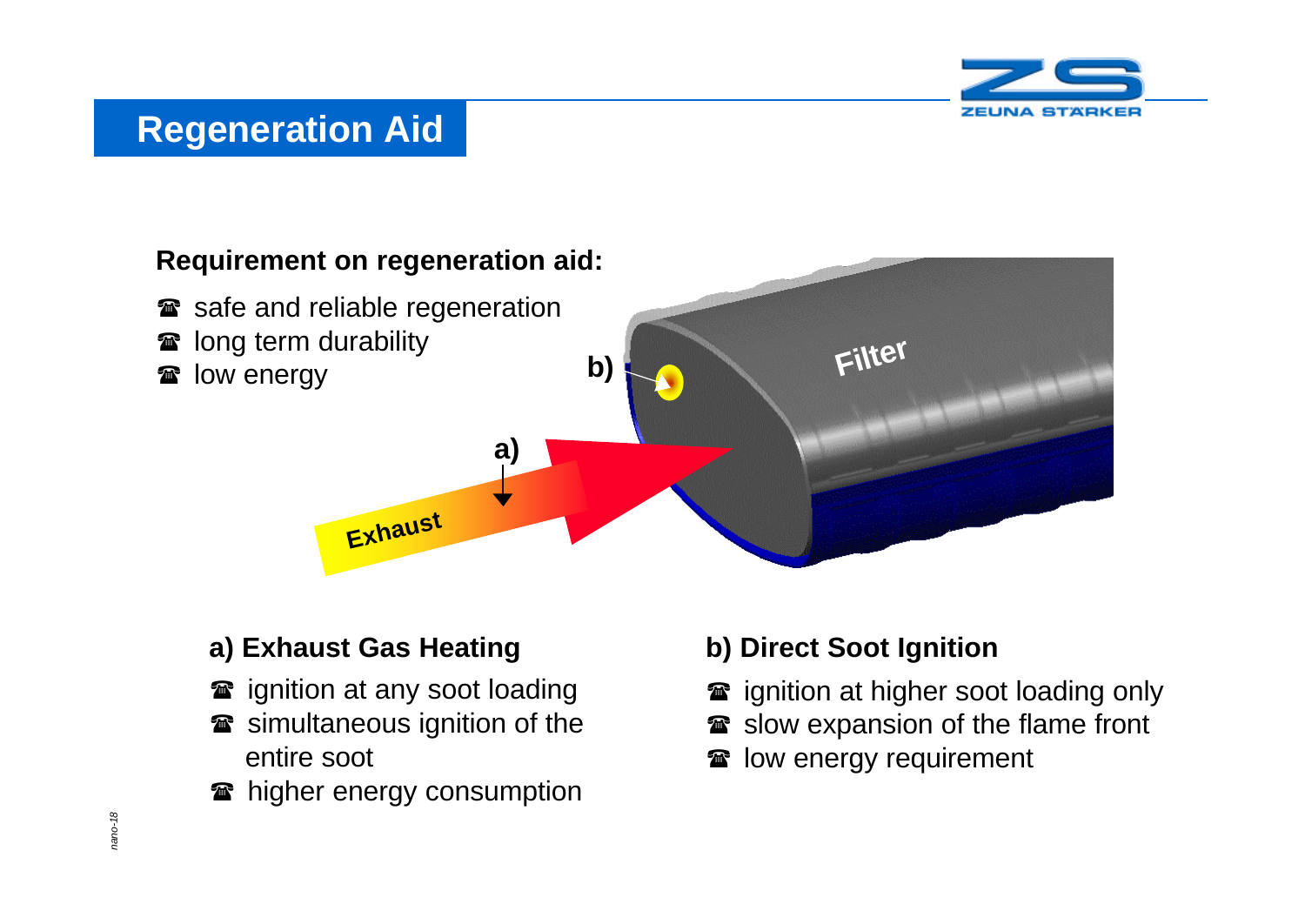

# **Heating Element**



*nano-19*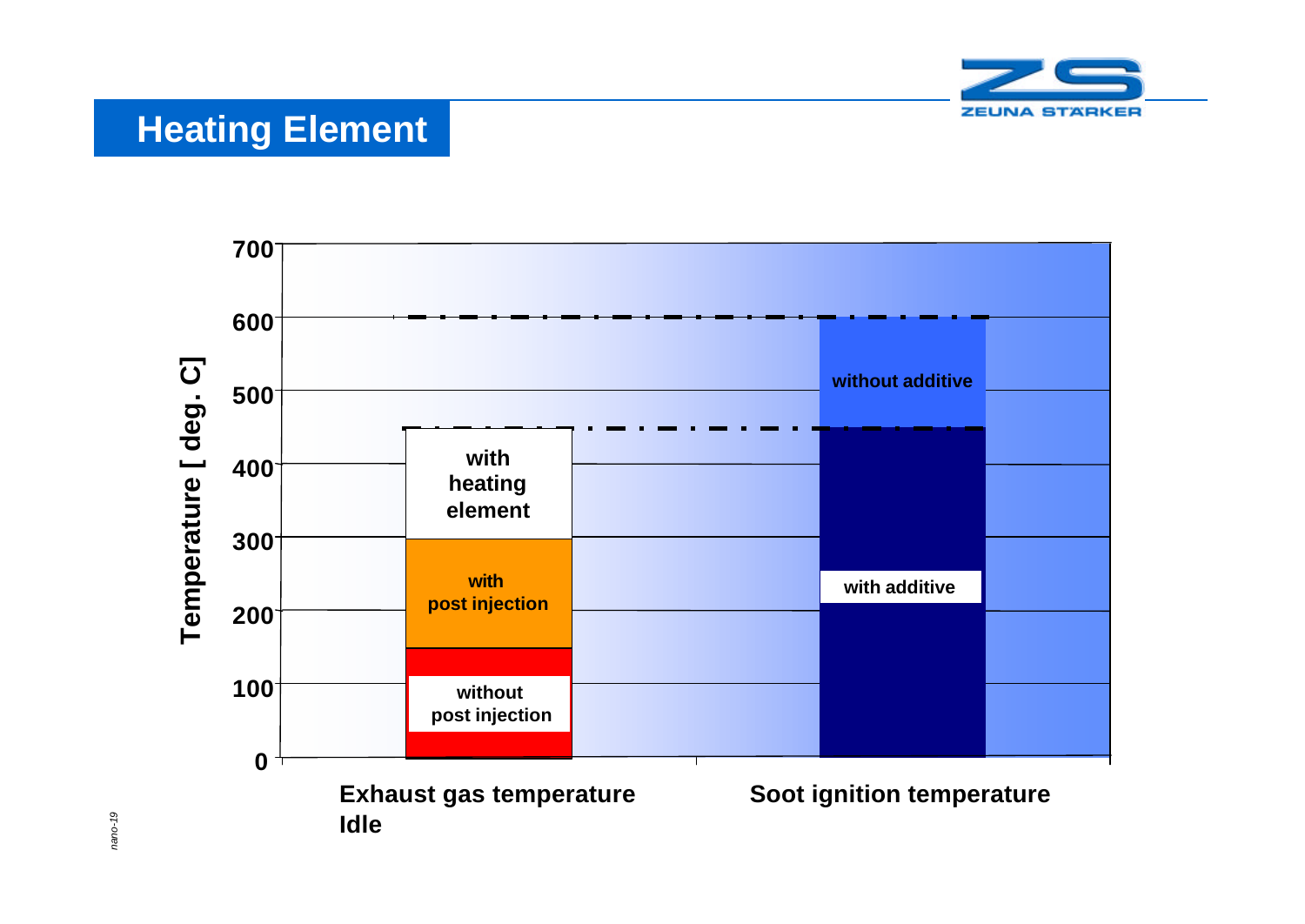